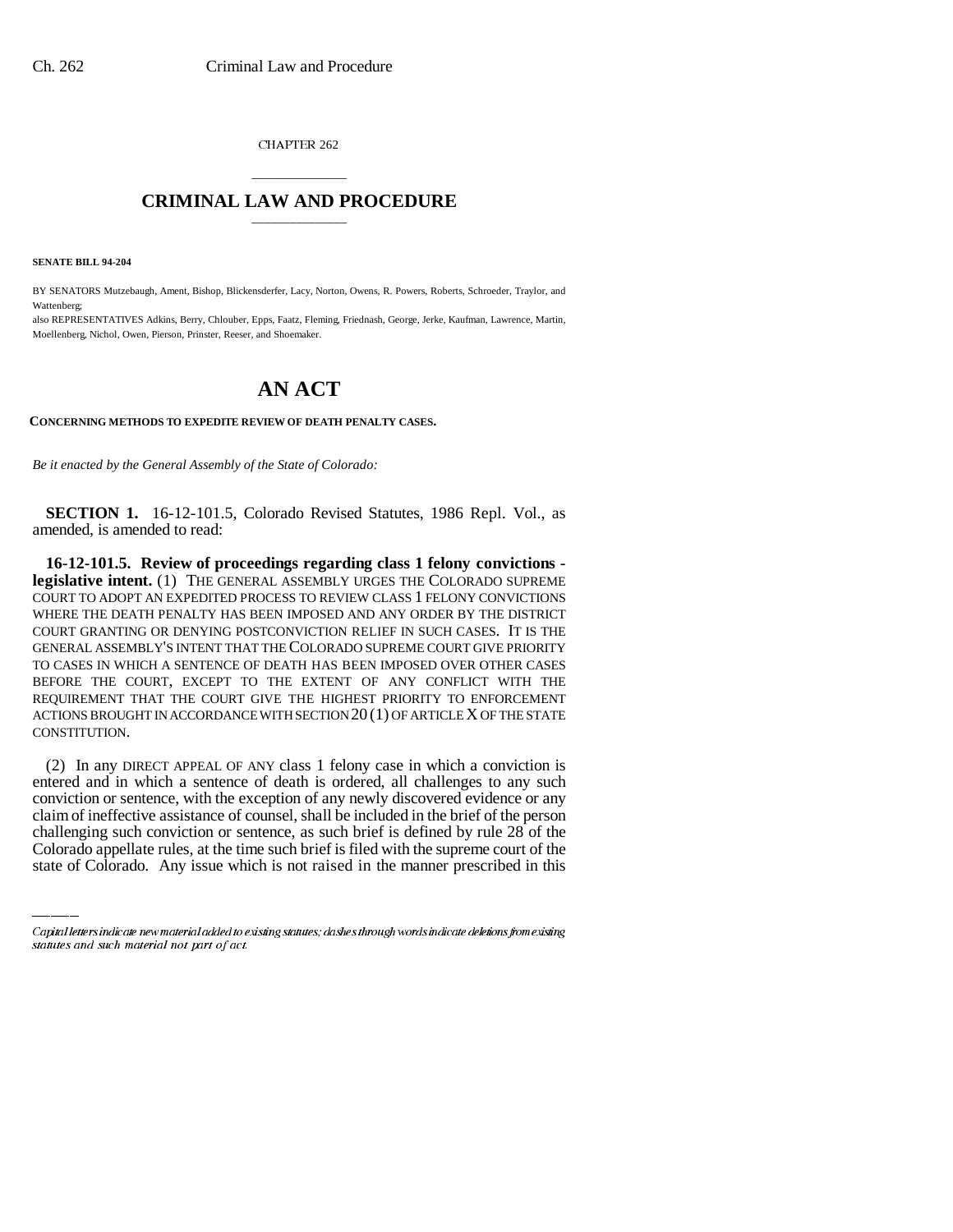section shall be deemed to be irrevocably waived by the person challenging such conviction or sentence. The failure of such person to file a brief within any time limits ordered by the supreme court of the state of Colorado shall constitute an irrevocable waiver of all issues which could have been raised in such brief.

**SECTION 2.** The introductory portion to 18-1-410 (1) and 18-1-410 (2), Colorado Revised Statutes, 1986 Repl. Vol., are amended, and the said 18-1-410 is further amended BY THE ADDITION OF THE FOLLOWING NEW SUBSECTIONS, to read:

**18-1-410. Postconviction remedy.** (1) Notwithstanding the fact that no review of a conviction of crime was sought by appeal within the time prescribed therefor, or that a judgment of conviction was affirmed upon appeal, every person convicted of a crime is entitled as a matter of right to make applications for postconviction review. EXCEPT AS OTHERWISE REQUIRED BY SUBSECTION (1.5) OF THIS SECTION, an application for postconviction review must, in good faith, allege one or more of the following grounds to justify a hearing thereon:

(1.5) AN APPLICATION FOR POSTCONVICTION REVIEW IN A CLASS 1 FELONY CASE WHERE A SENTENCE OF DEATH HAS BEEN IMPOSED SHALL BE LIMITED TO CLAIMS OF NEWLY DISCOVERED EVIDENCE AND INEFFECTIVE ASSISTANCE OF COUNSEL.

(2) (a) EXCEPT AS OTHERWISE REQUIRED BY PARAGRAPH (b) OF THIS SUBSECTION (2), procedures to be followed in implementation of the right to postconviction remedy shall be as prescribed by rule of the supreme court of the state of Colorado.

(b) IN ANY CLASS 1 FELONY CASE WHERE A SENTENCE OF DEATH HAS BEEN IMPOSED, THE DISTRICT COURT SHALL EXPEDITIOUSLY CONSIDER AN APPLICATION FOR POSTCONVICTION REMEDY. IT IS THE GENERAL ASSEMBLY'S INTENT THAT THE DISTRICT COURT GIVE PRIORITY TO CASES IN WHICH A SENTENCE OF DEATH HAS BEEN IMPOSED.

(3) AN APPEAL OF ANY ORDER BY THE DISTRICT COURT GRANTING OR DENYING POSTCONVICTION RELIEF IN A CASE IN WHICH A SENTENCE OF DEATH HAS BEEN IMPOSED SHALL BE TO THE COLORADO SUPREME COURT AS PROVIDED BY SECTION 13-4-102 (1) (h), C.R.S. THE PROCEDURES TO BE FOLLOWED IN THE IMPLEMENTATION OF SUCH REVIEW SHALL BE IN ACCORDANCE WITH ANY RULES ADOPTED BY THE COLORADO SUPREME COURT IN RESPONSE TO THE LEGISLATIVE INTENT EXPRESSED IN SECTION 16-12-101.5 (1), C.R.S.

**SECTION 3.** 13-4-102 (1), Colorado Revised Statutes, 1987 Repl. Vol., is amended BY THE ADDITION OF A NEW PARAGRAPH to read:

**13-4-102. Jurisdiction.** (1) Any provision of law to the contrary notwithstanding, the court of appeals shall have initial jurisdiction over appeals from final judgments of the district courts, the probate court of the city and county of Denver, and the juvenile court of the city and county of Denver, except in:

(h) CASES APPEALED FROM THE DISTRICT COURT GRANTING OR DENYING POSTCONVICTION RELIEF IN A CASE IN WHICH A SENTENCE OF DEATH HAS BEEN IMPOSED.